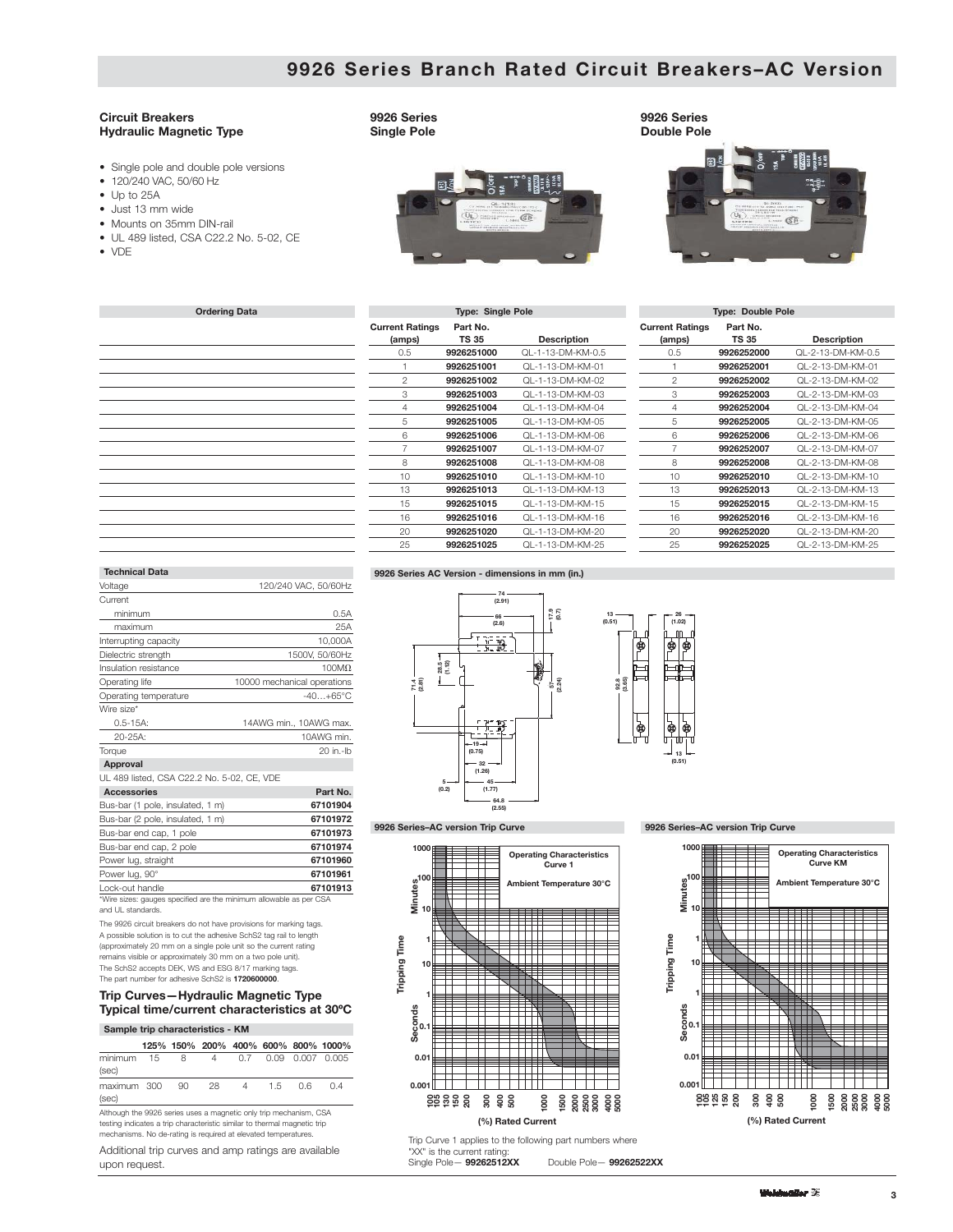## **9926 Series Branch Rated Circuit Breakers–AC Version with Contacts**

#### **Circuit Breakers with Auxiliary switch, Trip alarm, Combination of both**

- AC voltages (120/240V)
- Single and double pole versions
- UL 489 and CSA listed
- Factory fitted auxiliary or trip alarm
- Compact 6.5mm width
- Attached to right hand side of circuit breaker

#### **Technical Data**

| Voltage                                          | 120/240 VAC, 50/60Hz                  |
|--------------------------------------------------|---------------------------------------|
| Current                                          |                                       |
| minimum                                          | 0.5A                                  |
| maximum                                          | 25A                                   |
| Interrupting capacity                            | 10,000A                               |
| Dielectric strength                              | 1500V, 50/60Hz                        |
| Insulation resistance                            | $100M\Omega$                          |
| Operating life                                   | 10000                                 |
|                                                  | mechanical operations                 |
| Operating temperature                            | $-40+65^{\circ}C$                     |
| Wire size*                                       |                                       |
| $\cap$ $\subset$ $\uparrow$ $\subset$ $\wedge$ . | $11000 \text{ min} 10000 \text{ max}$ |

| Approval      |                        |
|---------------|------------------------|
| Toraue        | 20 in.-lb              |
|               |                        |
| $20 - 25A$ :  | 10AWG min.             |
| $0.5 - 15A$ : | 14AWG min., 10AWG max. |

\*Wire sizes: gauges specified are the minimum allowable as per CSA and UL standards. UL 489 listed, CSA C22.2 No. 5-02, CE, VDE

The 9926 circuit breakers do not have provisions for marking tags. A possible solution is to cut the adhesive SchS2 tag rail to length (approximately 20 mm on a single pole unit so the current rating remains visible or approximately 30 mm on a two pole unit). The SchS2 accepts DEK, WS and ESG 8/17 marking tags. The part number for adhesive SchS2 is **1720600000**.

**9926 Series Single Pole w/ Auxiliary Contact**



#### **Type: Single Pole Aux Current Ratings (amps) Part No. Description** 1 **9926261001** QL-A-1-13-DM-KM-1 2 **9926261002** QL-A-1-13-DM-KM-2 5 **9926261005** QL-A-1-13-DM-KM-5 10 **9926261010** QL-A-1-13-DM-KM-10 15 **9926261015** QL-A-1-13-DM-KM-15

|  | 15 9926261015 (JL-A-1-13-DM-KM-15 |
|--|-----------------------------------|
|  | 20 9926261020 OL-A-1-13-DM-KM-20  |
|  | 25 9926261025 OL-A-1-13-DM-KM-25  |
|  |                                   |

#### **9926 Series Double Pole w/ Auxiliary Contact**



**Type: Double Pole Aux**

|                           |          | $.7801$ $-0.00010$ $-0.001$   |
|---------------------------|----------|-------------------------------|
| Current<br><b>Ratings</b> |          |                               |
| (amps)                    | Part No. | <b>Description</b>            |
| 1                         |          | 9926262001 QL-A-2-13-DM-KM-1  |
| 2                         |          | 9926262002 OI-A-2-13-DM-KM-2  |
| 5                         |          | 9926262005 OI-A-2-13-DM-KM-5  |
| 10                        |          | 9926262010 QL-A-2-13-DM-KM-10 |
| 15                        |          | 9926262015 QL-A-2-13-DM-KM-15 |
| 20                        |          | 9926262020 QL-A-2-13-DM-KM-20 |
| 25                        |          | 9926262025 QL-A-2-13-DM-KM-25 |
|                           |          |                               |

**9926 Series Single Pole Trip (Alarm Contact)**



#### **Type: Single Pole Trip Current Ratings (amps) Part No. Description** 1 **9926271001** QL-T-1-13-DM-KM-1 2 **9926271002** QL-T-1-13-DM-KM-2 5 **9926271005** QL-T-1-13-DM-KM-5 10 **9926271010** QL-T-1-13-DM-KM-10 15 **9926271015** QL-T-1-13-DM-KM-15 20 **9926271020** QL-T-1-13-DM-KM-20 25 **9926271025** QL-T-1-13-DM-KM-25

**9926 Series Double Pole Trip (Alarm Contact)**



|                    |          | <b>Type: Double Pole Trip</b> |
|--------------------|----------|-------------------------------|
| Current<br>Ratings |          |                               |
| (amps)             | Part No. | <b>Description</b>            |
| 1                  |          | 9926272001 OI-T-2-13-DM-KM-1  |
| 2                  |          | 9926272002 OI-T-2-13-DM-KM-2  |
| 5                  |          | 9926272005 OI-T-2-13-DM-KM-5  |
| 10                 |          | 9926272010 OI-T-2-13-DM-KM-10 |
| 15                 |          | 9926272015 QL-T-2-13-DM-KM-15 |
| 20                 |          | 9926272020 QL-T-2-13-DM-KM-20 |
| 25                 |          | 9926272025 QL-T-2-13-DM-KM-25 |

**9926 Series Single Pole Combination (Auxiliary & Alarm Contact)**



| Type: Single Pole Combo |            |                    |  |  |  |  |  |
|-------------------------|------------|--------------------|--|--|--|--|--|
| Current                 |            |                    |  |  |  |  |  |
| <b>Ratings</b>          |            |                    |  |  |  |  |  |
|                         |            |                    |  |  |  |  |  |
| (amps)                  | Part No.   | <b>Description</b> |  |  |  |  |  |
|                         | 9926281001 | QL-AT-1-13-DM-KM-1 |  |  |  |  |  |

|    |            | 3920201002 GE-APPIO-DIVI-NIVI-2 |
|----|------------|---------------------------------|
| 5  | 9926281005 | QL-AT-1-13-DM-KM-5              |
| 10 | 9926281010 | QL-AT-1-13-DM-KM-10             |
| 15 | 9926281015 | QL-AT-1-13-DM-KM-15             |
| 20 | 9926281020 | QL-AT-1-13-DM-KM-20             |
| 25 | 9926281025 | QL-AT-1-13-DM-KM-25             |

#### **9926 Series Double Pole Combination (Auxiliary & Alarm Contact)**



|  | Type: Double Pole Combo |
|--|-------------------------|
|  |                         |

## **Current**

| Ratings |          |                                |
|---------|----------|--------------------------------|
| (amps)  | Part No. | <b>Description</b>             |
|         |          | 9926282001 QL-AT-2-13-DM-KM-1  |
| 2       |          | 9926282002 QL-AT-2-13-DM-KM-2  |
| 5       |          | 9926282005 QL-AT-2-13-DM-KM-5  |
| 10      |          | 9926282010 QL-AT-2-13-DM-KM-10 |
| 15      |          | 9926282015 QL-AT-2-13-DM-KM-15 |
| 20      |          | 9926282020 QL-AT-2-13-DM-KM-20 |
| 25      |          | 9926282025 QL-AT-2-13-DM-KM-25 |
|         |          |                                |

#### **9926 Series–AC version Trip Curve**

**Trip Curves—Hydraulic Magnetic Type Typical time/current characteristics at 30ºC**

Additional trip curves and amp ratings are available upon request.



#### **Dual Mount Dimensions in mm (in.)**

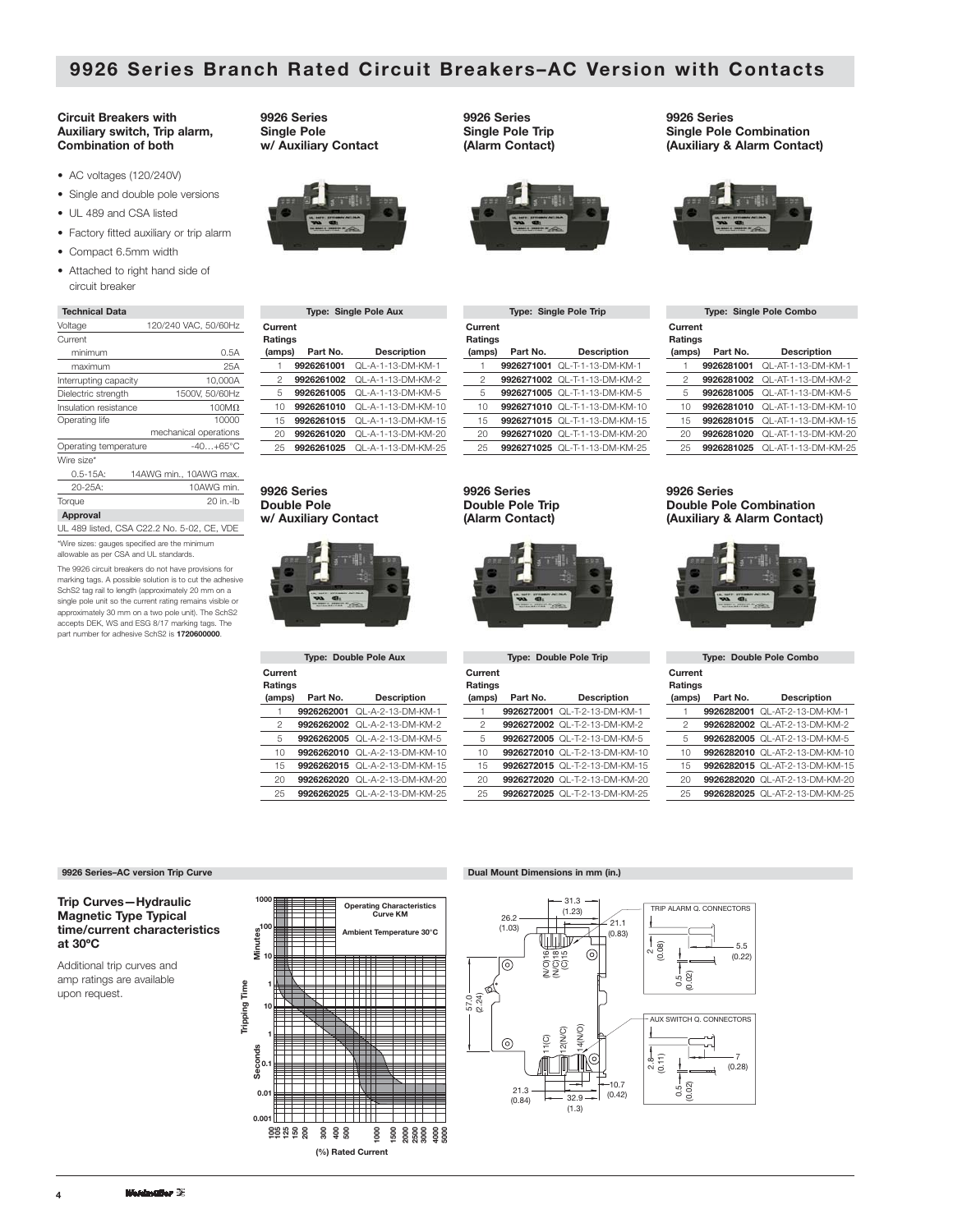## **9926 Series Branch Rated Circuit Breakers–DC Version**

#### **Circuit Breakers Hydraulic Magnetic Type**

- Single pole versions only
- U2 trip curve for general purpose applications

**Ordering Data** 

- 80 and 125 VDC
- Up to 60A
- Just 13 mm wide
- Mounts on 35mm DIN-rail
- UL 489A listed
- VDE

**The Co** 

| 9926 Series        |
|--------------------|
| <b>Single Pole</b> |
| (80 VDC)           |

**9926 Series Single Pole (125 VDC)**





**Type: Single Pole (125 VDC)** 

| Type: Single Pole (80 VDC) |            |                    |  |  |  |  |
|----------------------------|------------|--------------------|--|--|--|--|
| Current<br>Ratings         |            |                    |  |  |  |  |
| (amps)                     | Part No.   | <b>Description</b> |  |  |  |  |
| 0.5                        | 9926251900 | QY-1-13-DM-U2-0.5  |  |  |  |  |
| 1                          | 9926251901 | QY-1-13-DM-U2-01   |  |  |  |  |
| 2                          | 9926251902 | QY-1-13-DM-U2-02   |  |  |  |  |
| З                          | 9926251903 | QY-1-13-DM-U2-03   |  |  |  |  |
| 4                          | 9926251904 | QY-1-13-DM-U2-04   |  |  |  |  |
| 5                          | 9926251905 | QY-1-13-DM-U2-05   |  |  |  |  |
| 10                         | 9926251910 | QY-1-13-DM-U2-10   |  |  |  |  |
| 15                         | 9926251915 | QY-1-13-DM-U2-15   |  |  |  |  |
| 20                         | 9926251920 | QY-1-13-DM-U2-20   |  |  |  |  |
| 25                         | 9926251925 | QY-1-13-DM-U2-25   |  |  |  |  |
| 30                         | 9926251930 | OY-1-13-DM-U2-30   |  |  |  |  |
| 35                         | 9926251935 | QY-1-13-DM-U2-35   |  |  |  |  |
| 40                         | 9926251940 | QY-1-13-DM-U2-40   |  |  |  |  |
| 45                         | 9926251945 | QY-1-13-DM-U2-45   |  |  |  |  |
| 50                         | 9926251950 | QY-1-13-DM-U2-50   |  |  |  |  |
| 60                         | 9926251960 | QY-1-13-DM-U2-60   |  |  |  |  |

| Current |            |                     |
|---------|------------|---------------------|
| Ratings |            |                     |
| (amps)  | Part No.   | <b>Description</b>  |
| 1       | 9926251801 | QY-1-13-DM-U2-01-B1 |
| 2       | 9926251802 | QY-1-13-DM-U2-02-B1 |
| 3       | 9926251803 | QY-1-13-DM-U2-03-B1 |
| 4       | 9926251804 | QY-1-13-DM-U2-04-B1 |
| 5       | 9926251805 | QY-1-13-DM-U2-05-B1 |
| 10      | 9926251810 | QY-1-13-DM-U2-10-B1 |
| 15      | 9926251815 | QY-1-13-DM-U2-15-B1 |
| 20      | 9926251820 | QY-1-13-DM-U2-20-B1 |
| 25      | 9926251825 | QY-1-13-DM-U2-25-B1 |
| 30      | 9926251830 | QY-1-13-DM-U2-30-B1 |
| 35      | 9926251835 | QY-1-13-DM-U2-35-B1 |
| 40      | 9926251840 | QY-1-13-DM-U2-40-B1 |
| 45      | 9926251845 | QY-1-13-DM-U2-45-B1 |
| 50      | 9926251850 | QY-1-13-DM-U2-50-B1 |
| 60      | 9926251860 | QY-1-13-DM-U2-60-B1 |
|         |            |                     |

#### **Accessories**

| <b>Type</b>                    | Part No. |
|--------------------------------|----------|
| Bus-bar (1 pole, insulated 1m) | 67101904 |
| Bus bar end cap, 1 pole        | 67101973 |
| Power lug, straight            | 67101960 |
| Power lug, 90°                 | 67101961 |
| Lock-out handle                | 67101913 |

| <b>Technical Data</b>   |                       |
|-------------------------|-----------------------|
| Voltage                 | 80,125 VDC            |
| Current                 |                       |
| minimum                 | 0.5 A                 |
| maximum                 | 60 A                  |
| Interrupting capacity   | 10,000 A              |
| Dielectric strength     | 1500 V, 50/60 Hz      |
| Insulation resistance   | 100 M $\Omega$        |
| Operating life          | 10000                 |
|                         | mechanical operations |
| Operating temperature   | $-40+65^{\circ}C$     |
| Wire size*              |                       |
| $1 - 15A$ :             | 14 AWG min            |
|                         | 10 AWG max.           |
| $20 - 25A$ :            | 10 AWG min.           |
| Torque                  | 20 in.-lb             |
| Approval                |                       |
| UL 489A Listed, CE, VDE |                       |

\*Wire sizes: gauges specified are the minimum allow-able as per CSA and UL standards.

The 9926 circuit breakers do not have provisions for marking tags. A possible solution is to cut the adhesive SchS2 tag rail to length (approximately 20 mm on a single pole unit so the current rating remains visible or approximately 30 mm on a two pole unit). The SchS2 accepts DEK, WS and ESG 8/17 marking tags. The part number for adhesive SchS2 is **1720600000.**

**9926 Series–DC version Trip Curve**

#### **Trip Curves—Hydraulic Magnetic Type Typical time/current characteristics at 30ºC**

Additional trip curves and amp ratings are available upon request.





m.



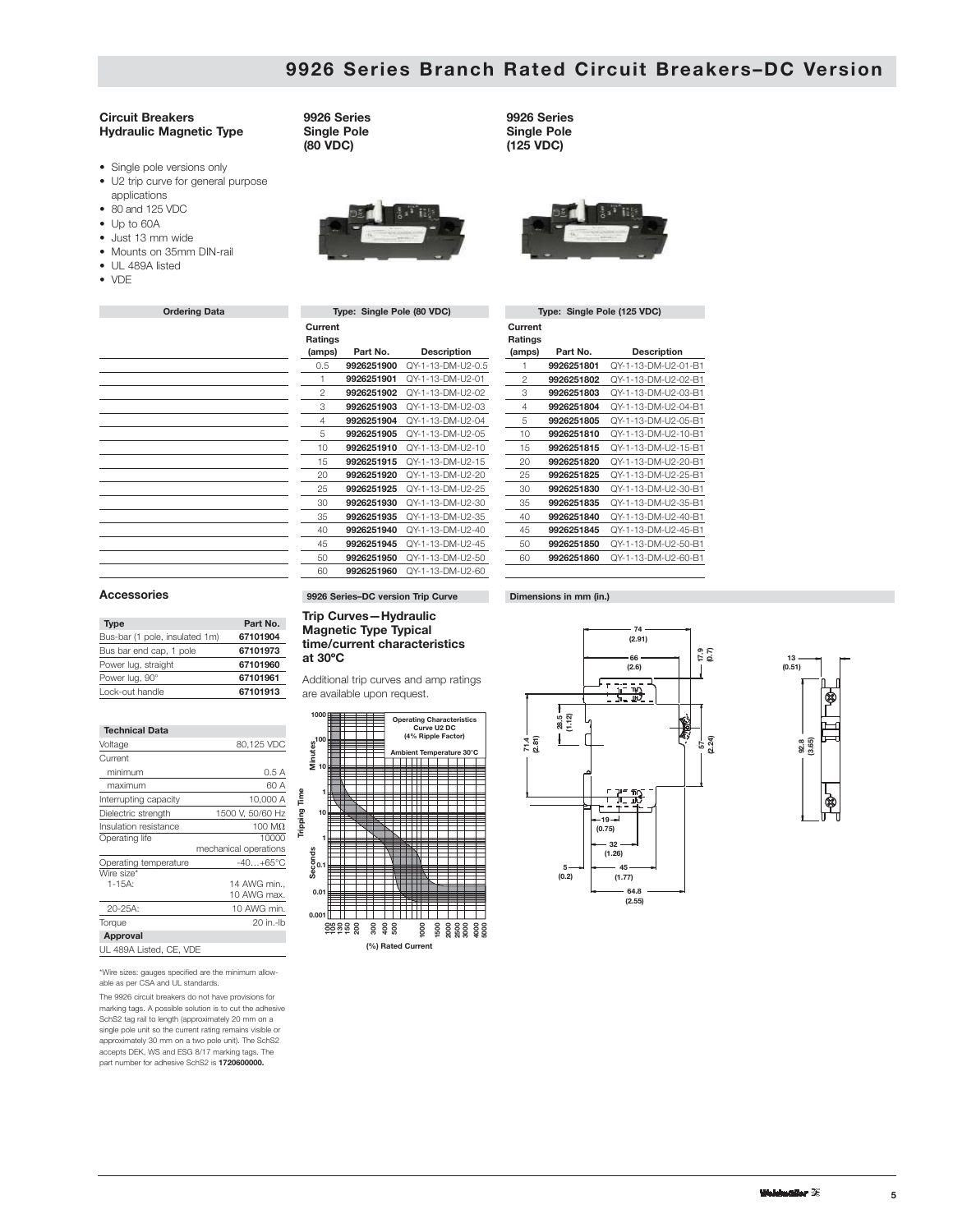## **9926 Series Supplemental Circuit Breakers**

#### **Circuit Breakers Hydraulic Magnetic Type**

- AC Voltages 240/480V
- Trip curve 2 for general purpose applications
- UL 1077 recognized
- VDE, CSA, and CE Approved
- Just 13 mm wide
- Mounts to 35 mm DIN-rail
- Factory fitted auxiliary or trip alarm
- Single, double and triple pole versions

#### **Ordering Data**

#### **9926 Series Single Pole**

**BELIEVE** 

### **9926 Series Double Pole**



**Type: Single Pole Type: Double Pole** 

|            |                    | Current<br>Rating |            |                    | Current<br>Rating |            |                    |
|------------|--------------------|-------------------|------------|--------------------|-------------------|------------|--------------------|
| Part No.   | <b>Description</b> | (amps)            | Part No.   | <b>Description</b> | (amps)            | Part No.   | <b>Description</b> |
| 9926251501 | QZ-1-13-D-2-01     |                   | 9926252501 | QZ-2-13-D-2-01     | 10                | 9926253510 | QZ-3-13-D-2-1      |
| 9926251502 | QZ-1-13-D-2-02     | $\mathfrak{D}$    | 9926252502 | QZ-2-13-D-2-02     | 15                | 9926253515 | QZ-3-13-D-2-1      |
| 9926251503 | QZ-1-13-D-2-03     | 4                 | 9926252504 | QZ-2-13-D-2-04     | 20                | 9926253520 | QZ-3-13-D-2-2      |
| 9926251504 | QZ-1-13-D-2-04     | 5                 | 9926252505 | QZ-2-13-D-2-05     | 25                | 9926253525 | QZ-3-13-D-2-2      |
| 9926251505 | QZ-1-13-D-2-05     | 6                 | 9926252506 | QZ-2-13-D-2-06     | 30                | 9926253530 | QZ-3-13-D-2-0      |
| 9926251506 | QZ-1-13-D-2-06     | 10                | 9926252510 | QZ-2-13-D-2-10     | 40                | 9926253540 | QZ-3-13-D-2-4      |
| 9926251508 | QZ-1-13-D-2-08     | 15                | 9926252515 | QZ-2-13-D-2-15     | 50                | 9926253550 | QZ-3-13-D-2-8      |
| 9926251510 | QZ-1-13-D-2-10     | 20                | 9926252520 | QZ-2-13-D-2-20     | 60                | 9926253560 | QZ-3-13-D-2-6      |
| 9926251515 | QZ-1-13-D-2-15     | 25                | 9926252525 | QZ-2-13-D-2-25     |                   |            |                    |
| 9926251520 | QZ-1-13-D-2-20     | 30                | 9926252530 | QZ-2-13-D-2-30     |                   |            |                    |
| 9926251525 | QZ-1-13-D-2-25     | 35                | 9926252535 | QZ-2-13-D-2-35     |                   |            |                    |
| 9926251535 | QZ-1-13-D-2-35     | 40                | 9926252540 | QZ-2-13-D-2-40     |                   |            |                    |
| 9926251540 | QZ-1-13-D-2-40     | 50                | 9926252550 | QZ-2-13-D-2-50     |                   |            |                    |
| 9926251550 | QZ-1-13-D-2-50     | 60                | 9926252560 | QZ-2-13-D-2-60     |                   |            |                    |
| 9926251560 | QZ-1-13-D-2-60     |                   |            |                    |                   |            |                    |
|            |                    |                   |            |                    |                   |            |                    |

**13 (0.51)**

**92.8 (3.65)**

| Type: Single Pole        |            | Type: Double Pole  |                             |            | Type: Triple Pole  |                             |            |                    |
|--------------------------|------------|--------------------|-----------------------------|------------|--------------------|-----------------------------|------------|--------------------|
| urrent<br>atings<br>mps) | Part No.   | <b>Description</b> | Current<br>Rating<br>(amps) | Part No.   | <b>Description</b> | Current<br>Rating<br>(amps) | Part No.   | <b>Description</b> |
|                          | 9926251501 | QZ-1-13-D-2-01     |                             | 9926252501 | QZ-2-13-D-2-01     | 10                          | 9926253510 | QZ-3-13-D-2-10     |
| $\overline{c}$           | 9926251502 | QZ-1-13-D-2-02     | $\overline{2}$              | 9926252502 | QZ-2-13-D-2-02     | 15                          | 9926253515 | QZ-3-13-D-2-15     |
| 3                        | 9926251503 | QZ-1-13-D-2-03     | 4                           | 9926252504 | QZ-2-13-D-2-04     | 20                          | 9926253520 | QZ-3-13-D-2-20     |
| 4                        | 9926251504 | QZ-1-13-D-2-04     | 5                           | 9926252505 | QZ-2-13-D-2-05     | 25                          | 9926253525 | QZ-3-13-D-2-25     |
| 5                        | 9926251505 | QZ-1-13-D-2-05     | 6                           | 9926252506 | QZ-2-13-D-2-06     | 30                          | 9926253530 | QZ-3-13-D-2-30     |
| 6                        | 9926251506 | QZ-1-13-D-2-06     | 10                          | 9926252510 | QZ-2-13-D-2-10     | 40                          | 9926253540 | QZ-3-13-D-2-40     |
| 8                        | 9926251508 | QZ-1-13-D-2-08     | 15                          | 9926252515 | QZ-2-13-D-2-15     | 50                          | 9926253550 | QZ-3-13-D-2-50     |
| 10                       | 9926251510 | QZ-1-13-D-2-10     | 20                          | 9926252520 | QZ-2-13-D-2-20     | 60                          | 9926253560 | QZ-3-13-D-2-60     |
| 15                       | 9926251515 | QZ-1-13-D-2-15     | 25                          | 9926252525 | QZ-2-13-D-2-25     |                             |            |                    |
| 20                       | 9926251520 | QZ-1-13-D-2-20     | 30                          | 9926252530 | QZ-2-13-D-2-30     |                             |            |                    |
| 25                       | 9926251525 | QZ-1-13-D-2-25     | 35                          | 9926252535 | QZ-2-13-D-2-35     |                             |            |                    |
| 35                       | 9926251535 | QZ-1-13-D-2-35     | 40                          | 9926252540 | QZ-2-13-D-2-40     |                             |            |                    |
| 40                       | 9926251540 | QZ-1-13-D-2-40     | 50                          | 9926252550 | QZ-2-13-D-2-50     |                             |            |                    |
| 50                       | 9926251550 | QZ-1-13-D-2-50     | 60                          | 9926252560 | QZ-2-13-D-2-60     |                             |            |                    |
| 60                       | 9926251560 | QZ-1-13-D-2-60     |                             |            |                    |                             |            |                    |

**9926 Series Triple Pole**

ař

 $\overline{\phantom{a}}$  $\overline{\mathbf{a}}$ 

**T'i li** ls:

"轨

#### **Accessories**

| <b>Type</b>                       | Part No. |
|-----------------------------------|----------|
| Bus bar (1 pole, insulated 1m)    | 67101904 |
| Bus bar (2 pole, insulated 1m)    | 67101972 |
| Bus bar (3 pole, insulated 1m)    | 67101971 |
| Bus bar end cap, 1 pole           | 67101973 |
| Bus bar end cap, 2 pole or 3 pole | 67101974 |
| Power lug, straight               | 67101960 |
| Power lug, 90°                    | 67101961 |
| Lock-out handle                   | 67101913 |
|                                   |          |



**9926 Series Supplemental – dimensions in mm (in.)**





**Technical Data**

| Technical Data |                        |
|----------------|------------------------|
| Voltage        | 277/480 VAC @ 50/60 Hz |
|                |                        |

| Current               |                                              |
|-----------------------|----------------------------------------------|
| minimum               | 0.5A                                         |
| maximum               | 60 A                                         |
| Interrupting capacity | 5 kA @ 277/480 V, 5 kA @ 120 V, 5 kA @ 240 V |
| Dielectric strength   | 1500 V. 50/60 Hz                             |
| Insulation resistance | 100 $M\Omega$                                |
| Operating life        | 10000 mechanical operations                  |
| Operating temperature | $-40+65^{\circ}C$                            |
| Wire size*            |                                              |
| $1 - 15A$ :           | 14 AWG min., 10 AWG max.                     |
| 20-25A:               | 10 AWG min.                                  |
| Torque                | 20 in.-lb                                    |
| Approval              |                                              |

UL 1077 Recognized, VDE (EN 60947-2), CSA C22.2 No. 235, CE Approved

\*Wire sizes: gauges specified are the minimum allowable as per CSA and UL standards.

The 9926 circuit breakers do not have provisions for marking tags. A possible solution is to cut the adhesive SchS2 tag rail to length (approximately 20 mm on a single pole unit so the current rating remains visible or approximately 30 mm on a two pole unit).The SchS2 accepts DEK, WS and ESG 8/17 marking tags. The part number for adhesive SchS2 is **1720600000**.

#### **9926 Series–Supplemental Trip Curve**

#### **Trip Curves—Hydraulic Magnetic Type Typical time/current characteristics at 30ºC**

Additional trip curves and amp ratings are available upon request.

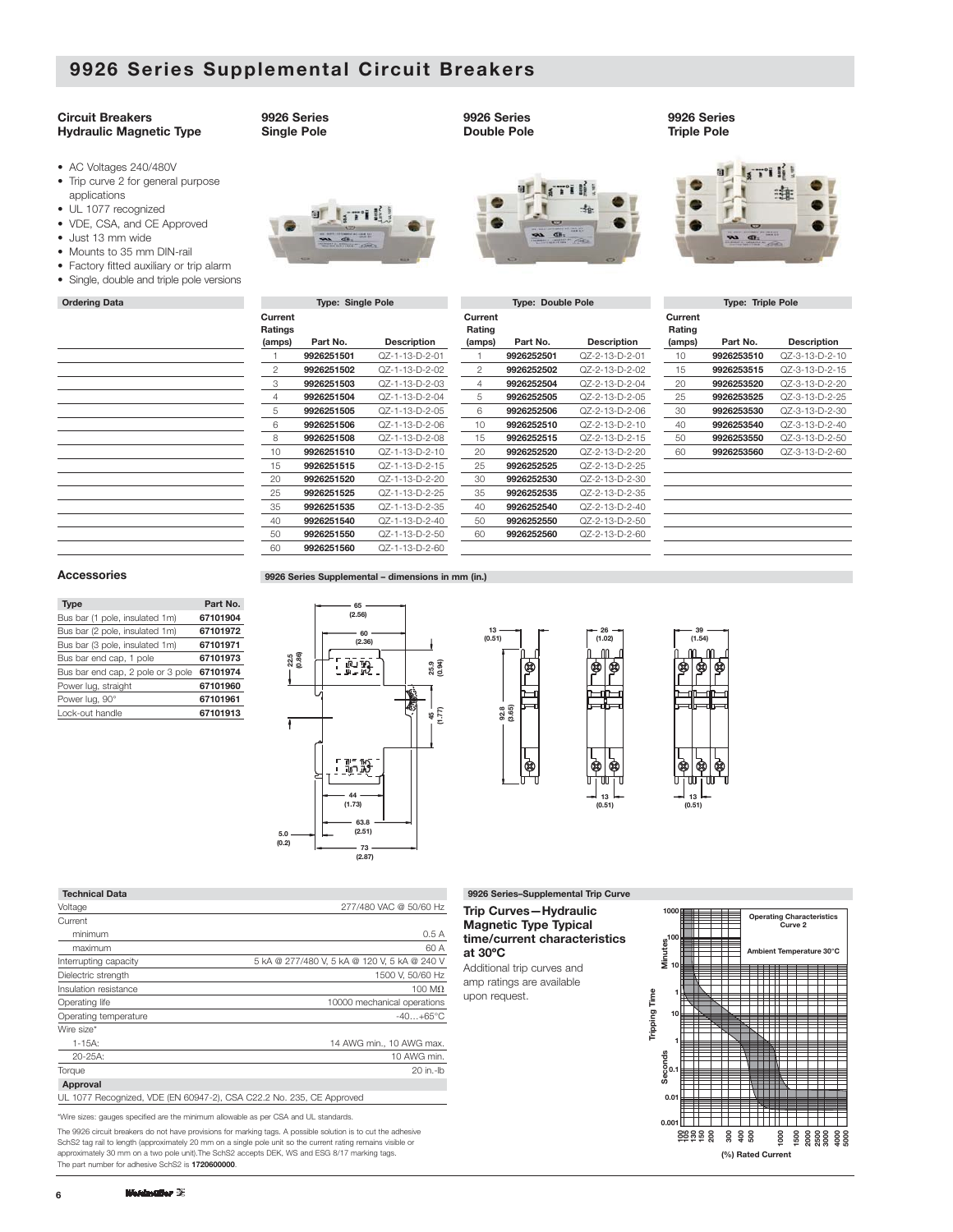## **9926 Series Supplemental Circuit Breakers with Contacts**

#### **Circuit Breakers Auxiliary switch, Trip alarm, Combination of both**

- AC Voltages 240/480V
- Trip curve 2 for general purpose applications
- UL 1077 recognized
- VDE, CSA, and CE Approved
- Just 13 mm wide
- Mounts to 35 mm DIN-rail
- Factory fitted auxiliary or trip alarm
- Single, double and triple pole versions

#### **Technical Data**

| Voltage               | 277/480 VAC @ 50/60 Hz     |
|-----------------------|----------------------------|
| Current               |                            |
| minimum               | 0.5 A                      |
| maximum               | 60 A                       |
| Interrupting capacity | 5 kA @ 277/480 V.          |
|                       | 5 kA @ 120 V, 5 kA @ 240 V |
| Dielectric strength   | 1500 V, 50/60 Hz           |
| Insulation resistance | 100 $M\Omega$              |
| Operating life        | 10000                      |
|                       | mechanical operations      |
| Operating temperature | $-40+65^{\circ}C$          |
| Wire size*            |                            |
| $1 - 15A$ :           | 14 AWG min., 10 AWG max.   |
| $20 - 25A$            | 10 AWG min.                |
| Torque                | 20 in.-lb                  |

#### **Approval**

UL 1077 Recognized, VDE (EN 60947-2), CSA C22.2 No. 235, CE Approved

\*Wire sizes: gauges specified are the minimum allowable as per CSA and UL standards.

The 9926 circuit breakers do not have provisions for marking tags. A possible solution is to cut the adhesive SchS2 tag rail to length (approximately 20 mm on a single pole unit so the current rating remains visible or approximately 30 mm on a two pole unit). The SchS2 accepts DEK, WS and ESG 8/17 marking tags.The part number for adhesive SchS2 is **1720600000**.

#### **Trip Curves—Hydraulic 9926 Series–Supplemental Trip Curve**

**Magnetic Type Typical time/current characteristics at 30ºC**



**(%) Rated Current**

#### **9926 Series Single Pole w/ Auxiliary Contact**



|                           | <b>Type: Single Pole Aux</b> |                    |
|---------------------------|------------------------------|--------------------|
| Current<br><b>Ratings</b> |                              |                    |
| (amps)                    | Part No.                     | <b>Description</b> |
|                           |                              |                    |
| 1                         | 9926261501                   | QZ-A-1-13-D-2-01   |
| 2                         | 9926261502                   | QZ-A-1-13-D-2-02   |

|    | <u>uururu iuur</u> |                  |
|----|--------------------|------------------|
| 5  | 9926261505         | QZ-A-1-13-D-2-05 |
| 10 | 9926261510         | QZ-A-1-13-D-2-10 |
| 15 | 9926261515         | QZ-A-1-13-D-2-15 |
| 20 | 9926261520         | QZ-A-1-13-D-2-20 |
| 25 | 9926261525         | QZ-A-1-13-D-2-25 |



#### **Double Pole w/ Auxiliary Contact**



#### **Type: Double Pole Aux**

| Current        |            |                    |
|----------------|------------|--------------------|
| <b>Ratings</b> |            |                    |
| (amps)         | Part No.   | <b>Description</b> |
| 1              | 9926262501 | QZ-A-2-13-D-2-01   |
| 2              | 9926262502 | QZ-A-2-13-D-2-02   |
| 5              | 9926262505 | QZ-A-2-13-D-2-05   |
| 10             | 9926262510 | QZ-A-2-13-D-2-10   |
| 15             | 9926262515 | QZ-A-2-13-D-2-15   |
| 20             | 9926262520 | QZ-A-2-13-D-2-20   |
| 25             | 9926262525 | Q7-A-2-13-D-2-25   |
|                |            |                    |

#### **9926 Series Triple Pole w/ Auxiliary Contact**



**Type: Triple Pole Aux**

| Current        |            |                    |
|----------------|------------|--------------------|
| <b>Ratings</b> |            |                    |
| (amps)         | Part No.   | <b>Description</b> |
| 1              | 9926263501 | QZ-A-3-13-D-2-01   |
| 2              | 9926263502 | QZ-A-3-13-D-2-02   |
| 5              | 9926263505 | QZ-A-3-13-D-2-05   |
| 10             | 9926263510 | QZ-A-3-13-D-2-10   |
| 15             | 9926263515 | QZ-A-3-13-D-2-15   |
| 20             | 9926263520 | QZ-A-3-13-D-2-20   |
| 25             | 9926263525 | QZ-A-3-13-D-2-25   |
|                |            |                    |

**9926 Series Single Pole Trip (Alarm Contact)**



|                           | <b>Type: Single Pole Trip</b> |                    |
|---------------------------|-------------------------------|--------------------|
| Current<br><b>Ratings</b> |                               |                    |
| (amps)                    | Part No.                      | <b>Description</b> |
| 1                         | 9926271501                    | QZ-T-1-13-D-2-01   |
| 2                         | 9926271502                    | QZ-T-1-13-D-2-02   |
| 5                         | 9926271505                    | QZ-T-1-13-D-2-05   |
| 10                        | 9926271510                    | QZ-T-1-13-D-2-10   |
| 15                        | 9926271515                    | QZ-T-1-13-D-2-15   |
| 20                        | 9926271520                    | QZ-T-1-13-D-2-20   |

25 **9926271525** QZ-T-1-13-D-2-25

٠

¢

 $-32$ 

**Type: Double Pole Trip**

**(amps) Part No. Description 9926272501** QZ-T-2-13-D-2-01 **9926272502** QZ-T-2-13-D-2-02 **9926272505** QZ-T-2-13-D-2-05 **9926272510** QZ-T-2-13-D-2-10 **9926272515** QZ-T-2-13-D-2-15 **9926272520** QZ-T-2-13-D-2-20 **9926272525** QZ-T-2-13-D-2-25

**Current Ratings**

**9926 Series**

**9926 Series Double Pole Trip (Alarm Contact)**

 $\bullet$ 

 $\bullet$ 

# **(Auxiliary & Alarm Contact)**

**Single Pole Combination**

**9926 Series**



|         |            | Type: Single Pole Combo |
|---------|------------|-------------------------|
| Current |            |                         |
| Ratings |            |                         |
|         |            |                         |
| (amps)  | Part No.   | <b>Description</b>      |
|         | 9926281501 | QZ-AT-1-13-D-2-01       |

| 2  | 9926281502 | QZ-AT-1-13-D-2-02 |
|----|------------|-------------------|
| 5  | 9926281505 | QZ-AT-1-13-D-2-05 |
| 10 | 9926281510 | QZ-AT-1-13-D-2-10 |
| 15 | 9926281515 | QZ-AT-1-13-D-2-15 |
| 20 | 9926281520 | QZ-AT-1-13-D-2-20 |
| 25 | 9926281525 | QZ-AT-1-13-D-2-25 |

#### **9926 Series Double Pole Combination (Auxiliary & Alarm Contact)**



**Type: Double Pole Combo**

## **Current**

| <b>Ratings</b> |            |                    |
|----------------|------------|--------------------|
| (amps)         | Part No.   | <b>Description</b> |
|                | 9926282501 | QZ-AT-2-13-D-2-01  |
| 2              | 9926282502 | QZ-AT-2-13-D-2-02  |
| 5              | 9926282505 | QZ-AT-2-13-D-2-05  |
| 10             | 9926282510 | QZ-AT-2-13-D-2-10  |
| 15             | 9926282515 | QZ-AT-2-13-D-2-15  |
| 20             | 9926282520 | QZ-AT-2-13-D-2-20  |
| 25             | 9926282525 | QZ-AT-2-13-D-2-25  |
|                |            |                    |

## **Triple Pole Trip ( Alarm Contact)**



**Type: Triple Pole Trip**

| Current<br>Ratinɑs<br>(amps) | Part No.   | <b>Description</b> |
|------------------------------|------------|--------------------|
|                              | 9926273501 | QZ-T-3-13-D-2-01   |
| 2                            | 9926273502 | QZ-T-3-13-D-2-02   |
| 5                            | 9926273505 | QZ-T-3-13-D-2-05   |
| 10                           | 9926273510 | QZ-T-3-13-D-2-10   |
| 15                           | 9926273515 | QZ-T-3-13-D-2-15   |
| 20                           | 9926273520 | QZ-T-3-13-D-2-20   |
| 25                           | 9926273525 | QZ-T-3-13-D-2-25   |

#### **9926 Series Triple Pole Combination (Auxiliary & Alarm Contact)**



#### **Type: Triple Pole Combo Current**

#### **Ratings (amps) Part No. Description** 1 **9926283501** QZ-AT-3-13-D-2-01 2 **9926283502** QZ-AT-3-13-D-2-02 5 **9926283505** QZ-AT-3-13-D-2-05 10 **9926283510** QZ-AT-3-13-D-2-10 15 **9926283515** QZ-AT-3-13-D-2-15 20 **9926283520** QZ-AT-3-13-D-2-20

25 **9926283525** QZ-AT-3-13-D-2-25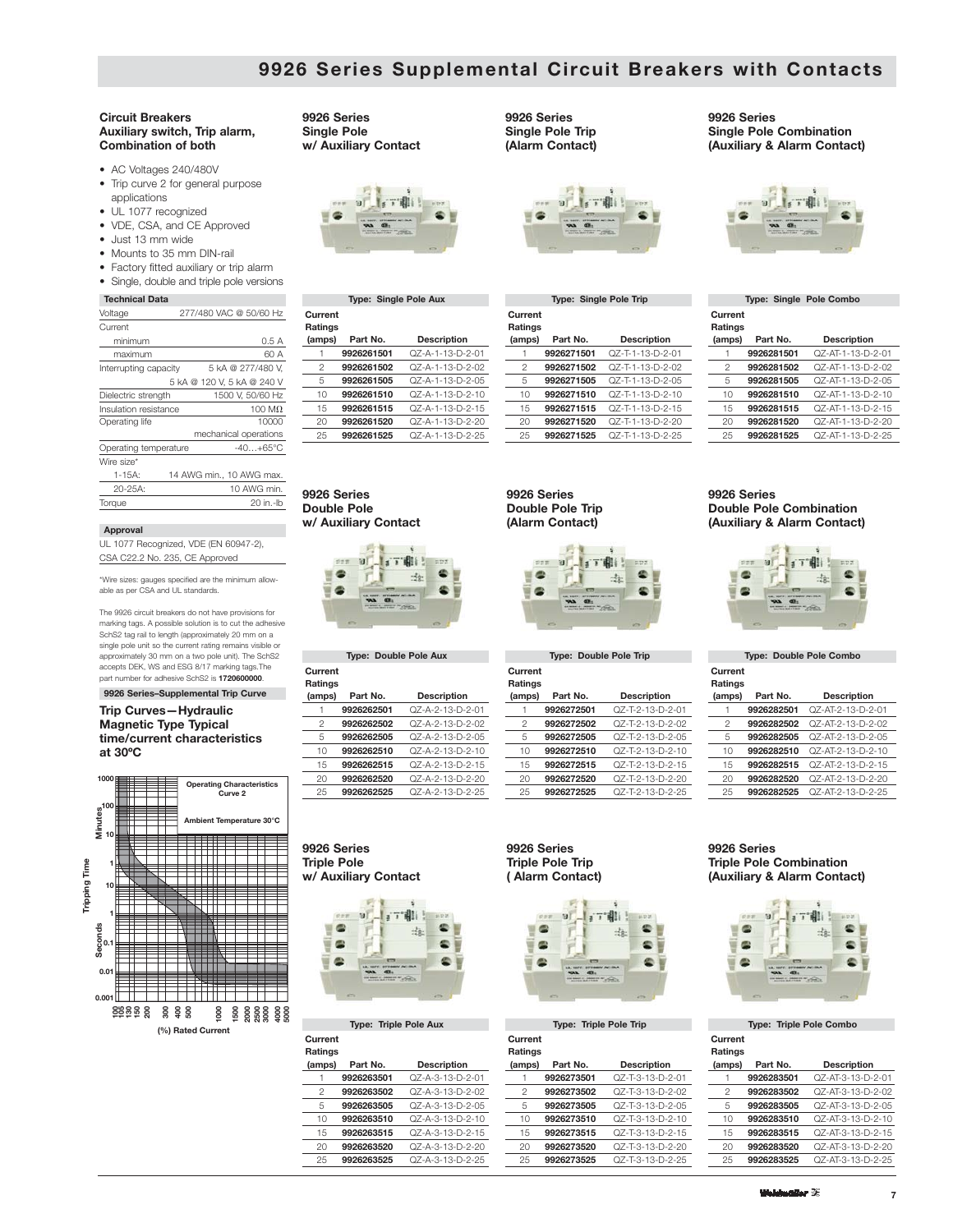## **9926 Series Supplemental Circuit Breakers–GFCI**

**9926 Series GFCI**

#### **Ground Fault Current Interrupt**

#### • CE approved

- UL1077 and UL1053 recognized
- Small frame size (26mm wide)
- Single pole plus switched neutral
- earth leakage protection • Trip point is unaffected by ambient
- temperature • Current ratings up to 50A
- Trip indication (mid trip handle position)
- Trip curve 2 for general purpose applications





## **Type: Single Pole GFCI**

#### **Current Ratings**

| (amps) | Part No.   | <b>Description</b>   |
|--------|------------|----------------------|
| 5      | 9926291105 | QF17A2505 - CB W/GFI |
| 10     | 9926291110 | QF17A2510 - CB W/GFI |
| 15     | 9926291115 | QF17A2515 - CB W/GFI |
| 20     | 9926291120 | QF17A2520 - CB W/GFI |
| 25     | 9926291125 | QF17A2525 - CB W/GFI |
| 30     | 9926291130 | QF17A2530 - CB W/GFI |
| 50     | 9926291150 | QF17A2550 - CB W/GFI |
|        |            |                      |

**9926 Series–AC version Trip Curve**

#### **Trip Curves—Hydraulic Magnetic Type Typical time/current characteristics at 30ºC**



**9926 Series GFCI – dimensions in mm (in.)**





**Ordering Data**

#### **Technical Data**

| Standard Ampere Ratings (A) | 5 to 50A                 |
|-----------------------------|--------------------------|
| Sensitivity (mA)            | 30 (CE) / 22 (UL)        |
| Number of Poles             | $1 + N$                  |
| Equipment Type              | Earth Leakage/GFCS       |
| Rated Voltage (V)           | 230 (CE) / 240 (UL)      |
| Rated Interrupting/         | 5 <sub>kA</sub>          |
| Withstand Capacity (kA)     |                          |
| Weight (kg)                 | 0.26                     |
| Trip Curve (standard)       | $\overline{c}$           |
| Operating Temperature       | $-40$ to $+65^{\circ}$ C |

**Approval**

UL 1077 and UL 1053, CE